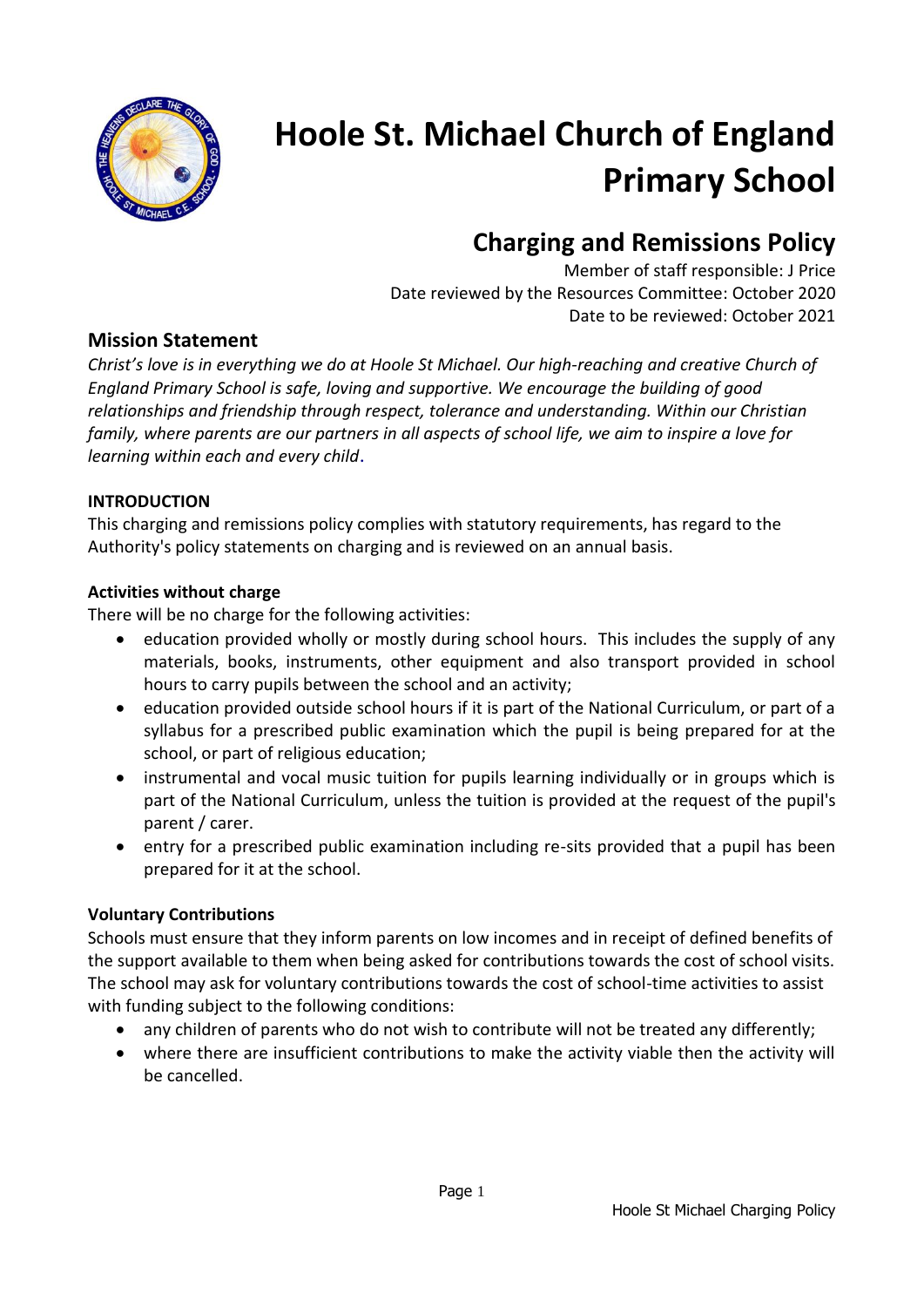#### **Chargeable Activities**

#### **Links to government guidance:-**

**<https://www.gov.uk/government/publications/charging-for-school-activities> [https://www.legislation.gov.uk/uksi/2007/2239/pdfs/uksiem\\_20072239\\_en.pdf](https://www.legislation.gov.uk/uksi/2007/2239/pdfs/uksiem_20072239_en.pdf)**

The school may recover the full costs of the following activities but charges will not exceed actual cost:

- any materials, books, instruments, or equipment, where the child's parent wishes him/her to own them;
- optional extras (see below):
- music and vocal tuition, in limited circumstances (see Appendix B);
- certain early years provision (see the Education (Charges for Early Tears Provision) Regulations 2012);
- community facilities. (see S27 Education Act 2002)

# **Optional Extras**

Charges may be made for some activities which are detailed below:

- education provided outside of school time that is not:
	- part of the national curriculum;
	- part of a syllabus for a prescribed public examination that the pupil is being prepared for at the school; or
	- part of religious education.
- examination entry fee(s) if the registered pupil has not been prepared for the examination(s) at the school;
- transport (other than transport that is required to take the pupil to school or to other premises where the local authority/governing body have arranged for the pupil to be provided with education);
- board and lodging for a pupil on a residential visit (subject to remission arrangements)
- extended day services offered to pupils (for example breakfast club, after-school clubs, tea and supervised homework sessions where this is run under the responsibility of the governing body).

In calculating the cost of optional extras an amount may be included in relation to:

- any materials, books, instruments, or equipment provided in connection with the optional extra;
- the cost of buildings and accommodation;
- non-teaching staff;